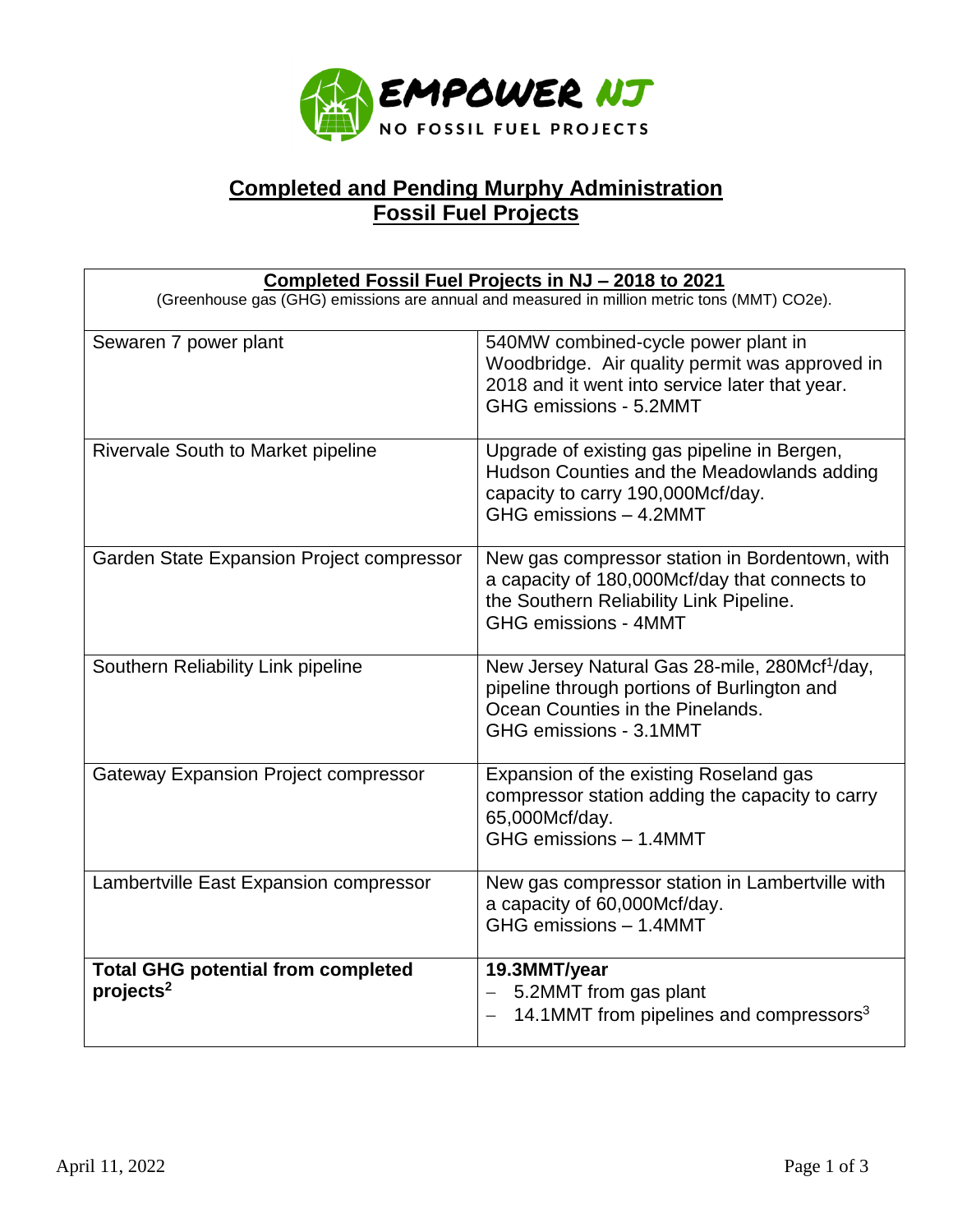| <b>Pending Fossil Fuel Projects</b><br>(Greenhouse gas (GHG) emissions are annual and measured in million metric tons (MMT) CO2e). |                                                                                                                                                                                                                                                                                          |
|------------------------------------------------------------------------------------------------------------------------------------|------------------------------------------------------------------------------------------------------------------------------------------------------------------------------------------------------------------------------------------------------------------------------------------|
| <b>Regional Energy Access Expansion</b><br>(REAE) pipeline                                                                         | Williams Transco gas pipeline with a capacity of<br>829,000Mcf/day. Project includes compressor<br>station expansions in Branchburg and Old Bridge<br>and a new compressor station in West Deptford.<br>All gas is planned for consumption in NJ.<br>GHG emissions - 18MMT <sup>4</sup>  |
| Gibbstown Liquid Natural Gas Port and LNG<br>bomb trucks and trains                                                                | New project to compress and transport LNG via<br>train/trucks for export through Gibbstown export<br>terminal. LNG volume is 5 million gallons/day.<br>GHG emissions - 12.56MMT <sup>5</sup>                                                                                             |
| NJ Turnpike and Garden State Parkway<br>expansion projects                                                                         | New Jersey Turnpike Authority plans to widen 60<br>miles of the Turnpike and 64 miles along the<br>Parkway for a total of 370 lane miles, which will<br>generate roughly an increase of 1,816 million<br>VMT (Vehicle Miles Traveled) per year.<br>GHG emissions $-1.4$ MMT <sup>6</sup> |
| Tennessee Gas Pipeline compressors                                                                                                 | TGP expansion of existing Wantage compressor<br>and new compressor in West Milford adding<br>capacity for an additional 115,000Mcf/day.<br>GHG emissions from operations of compressors -<br>0.313MMT7<br>GHG emissions from downstream consumption<br>of gas - $2.53$ MMT <sup>8</sup>  |
| Keasbey Energy Center (aka CPV2)                                                                                                   | Competitive Power Ventures (CPV) 630MW gas<br>power plant in the overburdened environmental<br>justice community of Keasbey (section of<br>Woodbridge). This will be the third major fossil<br>fuel power plant sited in Woodbridge.<br>GHG emissions- 2.36MMT <sup>9</sup>              |
| <b>New Jersey Transit Microgrid</b><br>(NJTRANSITGRID) power plant                                                                 | New 140 MW gas power plant in Kearny to<br>operate trains during loss of commercial power.<br>NJT refuses to consider a solar/storage-based<br>microgrid despite its proven viability. Expected to<br>go into service in 2028.<br>GHG emissions - 0.6MMT <sup>10</sup>                   |
| Passaic Valley Sewerage Commission<br>(PVSC) fracked gas power plant                                                               | New 84MW capacity PVSC gas plant in Newark<br>to power operations when commercial power is<br>lost.<br>GHG emissions - 0.028MMT <sup>11</sup>                                                                                                                                            |